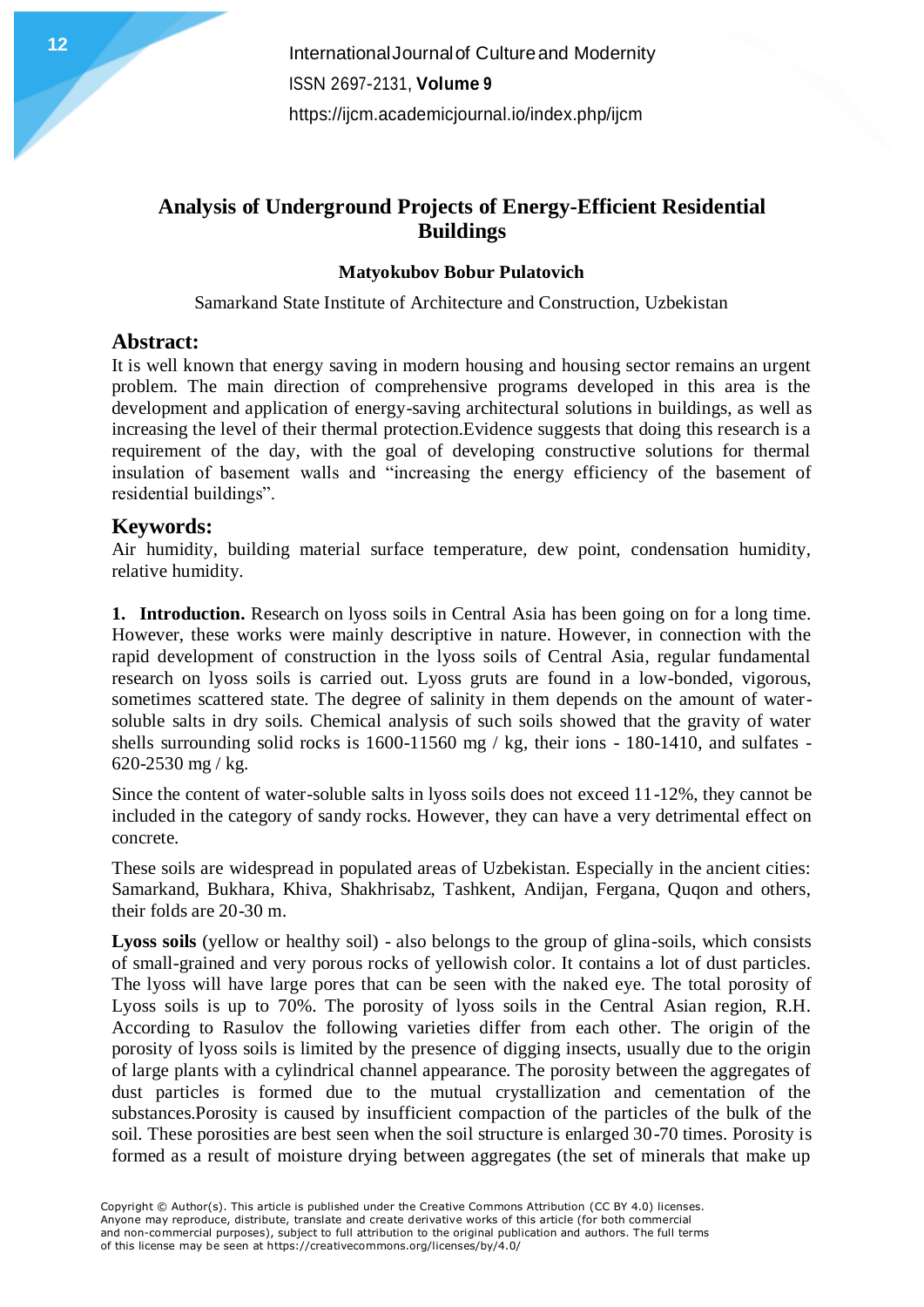# InternationalJournalof Cultureand Modernity **<sup>13</sup>** <sup>13</sup> ISSN 2697-2131, **Volume 9** <https://ijcm.academicjournal.io/index.php/ijcm>

the rock) and inside the aggregate. The classification of lyos soils by porosity has been proposed by various researchers (Mavlyanov G.A., Mustafaev A.A., Rasulov Kh.Z.). Lyos soils contain a lot of salts. In desert regions, the content of calcium carbonate salts in lyos soils ranges from 2% to 17.5%. In addition to salts, the mass of lyos soils in the southern regions contains a small amount of gypsum. In desert areas, the amount of gypsum in lyos soils is 0.2%. In arid deserts, the gypsum content in lyos soils is 1.2-1.4%. The content of readily soluble salts in lyos soils increases from 0.2% in forests to 0.92% in deserts.

The effect of water on the structure of lyos soils is predominantly of an absorption nature and causes the penetration of water molecules into the interconnected places of particles, the appearance of luminous intensity and connection in them. As a result of such complex physical and mechanical interactions, the soil undergoes large deformation under the influence of a compressive pressure of a certain magnitude, called superabsorption. Therefore, very submerged soils have a different compression curve: the value of its porosity coefficient changes sharply and abruptly under the influence of constant compressive forces and wetting.

**2. The main part.** The use of energy-efficient, that is, heat-retaining materials, is a direct and correct way to reduce energy consumption. A lot of energy is stored in every home and every organization in our country.

We all know that the materials used as thermal insulation are the main mechanism for energy conservation. In the recent past, it was possible to calculate the types of thermal insulation materials on the one hand. For walls made of light bricks in large-panel construction, expanded clay, slag-like cast materials, lightweight or foam concrete, fiberboard, mineral wool, foam concrete slabs were used. Today, with the help of modern technologies, it is possible to produce highly economical and efficient thermal insulation materials with innovative properties.

Most of the underground external barrier structures also serve the load-bearing function in buildings. Therefore, they are usually made of dense, durable, but heat-conducting materials. Such constructions use materials that perform both load-bearing and thermal insulation functions. With their help, it is almost impossible to meet the heat-saving requirements imposed on the underground external barrier structures of some buildings. The main way to solve this problem is to divide the external barrier structures into different functions, ie loadbearing and thermal insulation layers, making them multi-layered, which has found its place in construction practice.

The long-term durability, thermal and physical-mechanical properties of thermal insulation materials are influenced by factors in the operation of the structures in which they are used. These factors include:

- $\triangleright$  variable heat and humidity conditions of structures;
- $\triangleright$  moisture absorption of the heat-insulating material in the structure due to capillary rise and diffusion of moisture;
- $\triangleright$  the effect of mechanical loads from its own weight.

Taking into account these factors, the following basic requirements are set for thermal insulation materials used to increase the energy efficiency of buildings: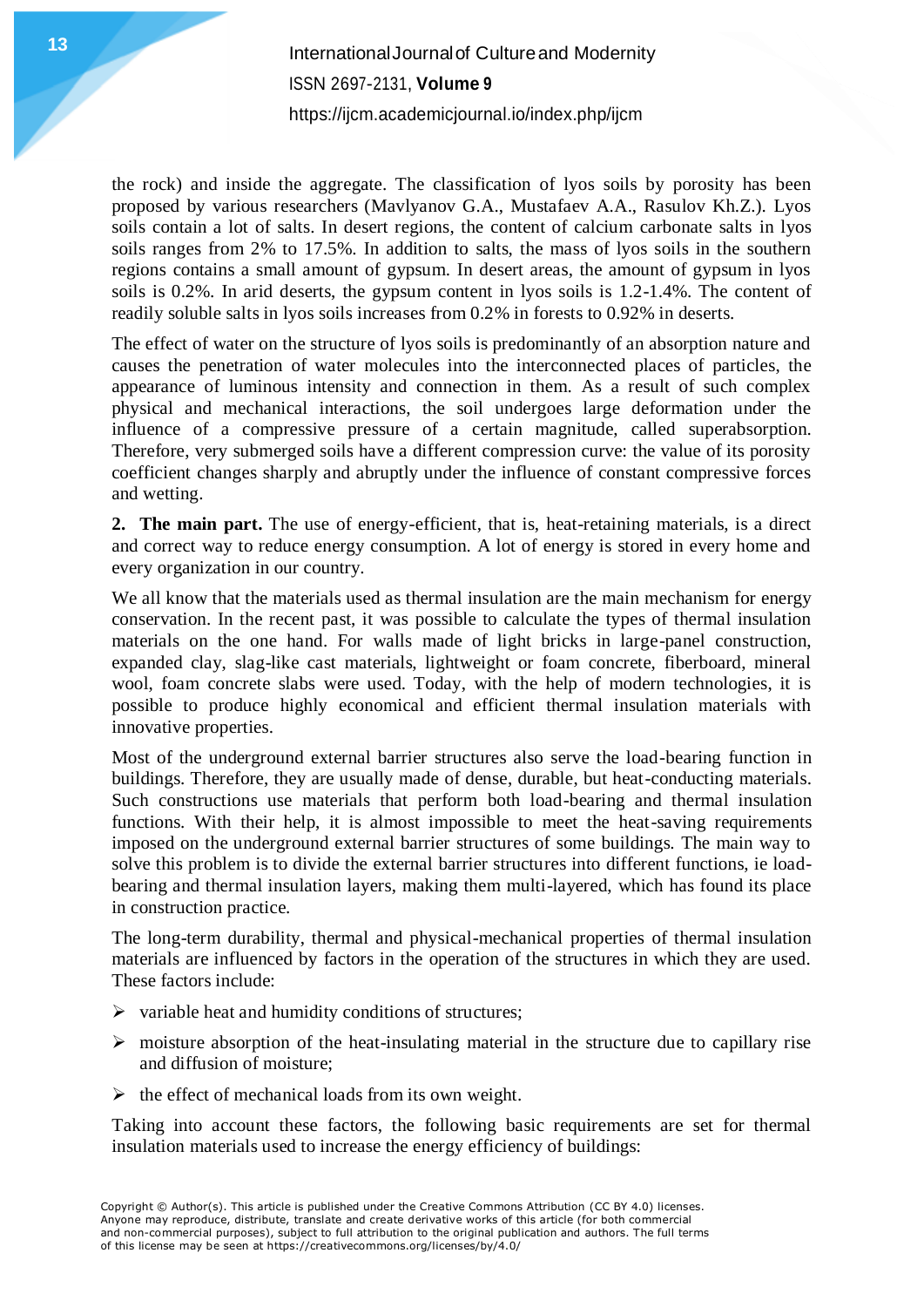- $\triangleright$  thermal insulation material provides sufficient resistance to heat transfer when the thickness of the structure is minimal;
- $\triangleright$  the vapor permeability of the material must be such that there is no possibility of moisture accumulation in the structure during operation;
- $\triangleright$  no large load on the load-bearing structures from the thermal insulation layer;
- $\triangleright$  be strong;
- $\triangleright$  resistant to frost and high temperatures;
- $\triangleright$  waterproof (hydrophobic) and water resistant;
- $\triangleright$  be resistant to biological influences and do not emit toxic fumes when burned.

According to the type of main raw material, thermal insulation materials are divided into inorganic and organic materials.

Thermal insulation materials by density: ultra-light (OL) with grades D15, 25, 35, 50, 75 and 100; light (L) with marks D125, 150, 175, 200, 225, 250, 300 and 350; are divided into heavy (T) brands with grades D400, 450, 500 and 600.

Depending on their stiffness (relative deformation), they distinguish five types of insulating materials, namely soft (M), semi-stiff (P), sturdy (J) and high-stiffness (PJ) and hard (T). For soft materials, the compression should not exceed 30%, the half-strength should be 6 ... 30% and the hardness should be 6%. When the specific load is 40 kPa and 100 kPa, the relative compressive strength of high-strength and rigid insulating materials is not required to exceed 10%.

| Material class<br>mark | Material class                  | Thermal conductivity,<br>$W_T/(M^oC), +25^0C$ |
|------------------------|---------------------------------|-----------------------------------------------|
| Α                      | Thermal conductivity is low     | 0,058                                         |
| Б                      | Thermal conductivity is average | 0,0580,116                                    |
|                        | High thermal conductivity       | 0,1160,15                                     |

Table 1.1: Thermal conductivity class of materials..

Insulation materials are also divided into thermal conductivity classes (table 1.1).

Another widely used thermal insulation material in construction is foam glass, which is obtained by firing glass powder with gas-forming additives (e.g. dolomite, anthracite, dry matter).The cage will be hollow. Its voidness also reaches 80-95%. Thus, the thermal insulation properties are good. The thermal conductivity of different sources is set in different ways.

The foam is easy to pierce, flatten and process in a variety of ways. They adhere well to other structures using a variety of organic adhesives and silicate binders.

Its special advantages are the strength of the foam in comparison with other heat-insulating materials (2 ... 6 MPa), water resistance, incombustibility, frost resistance, ease of processing, practically unlimited service life, resistance to biological influences, chemical neutrality. ...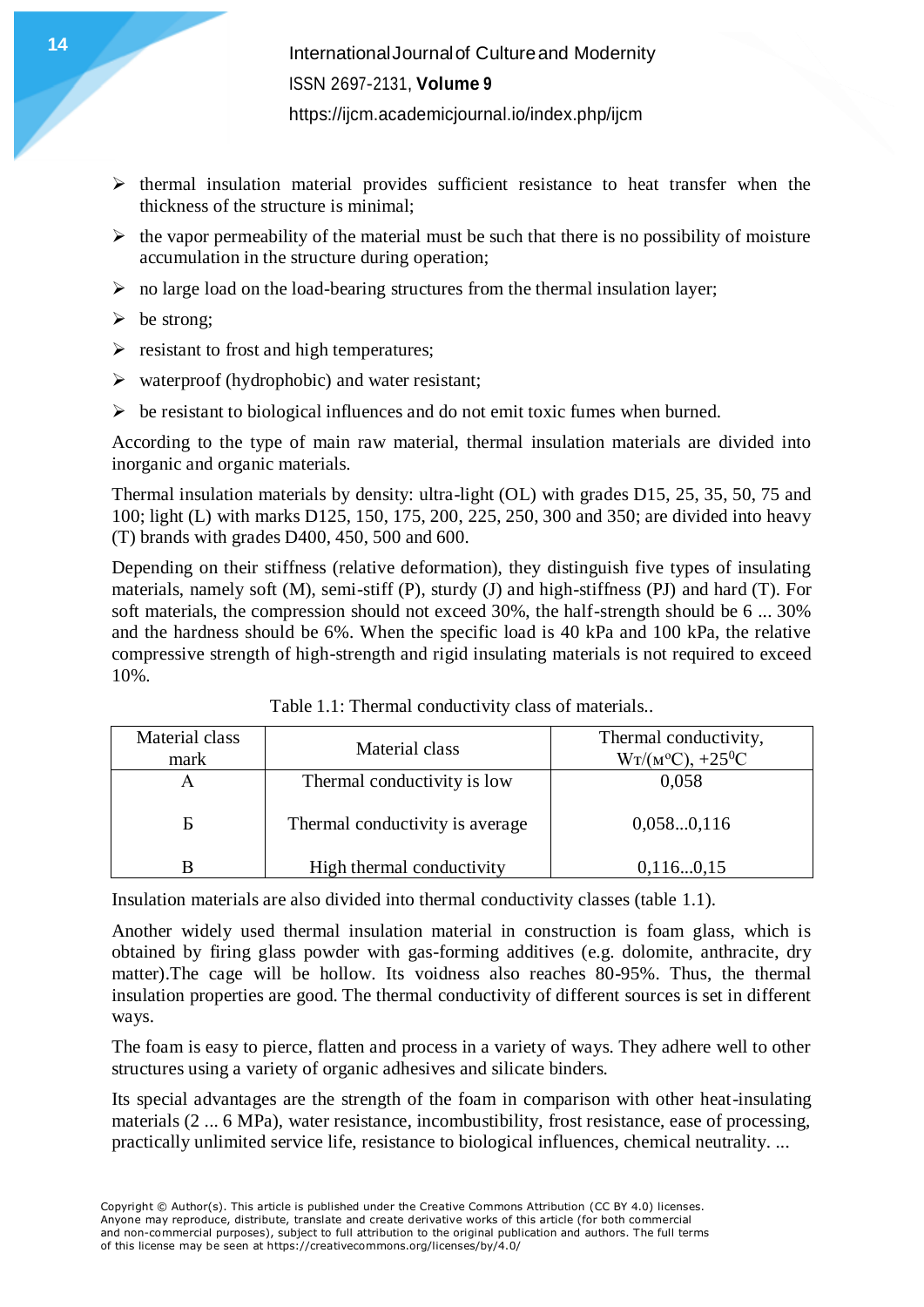The disadvantage is that it is more expensive than other materials, does not have the ability to temporarily accumulate moisture, that is, in the language of builders, "does not breathe."

Various heat-insulating materials are obtained on the basis of liquid glass by heating or vibration by adding special chemicals to the raw materials. These include materials such as glass silicate, glass phosphogel, glass cement, glass fiber, foam, urea, polyurethane foam. They differ from each other in the type of binder. Information about some heat-insulating materials obtained on the basis of water glass is given in table 1.2.

When choosing a material for thermal insulation, it is recommended to take as lightweight as possible. This is due to the fact that the loads from all layers associated with the installation of additional thermal insulation on the foundations of the building can be much higher, especially in multi-storey buildings.

Table 1.2**:** Thermal conductivity of cast (monolithic) thermal insulation materials based on liquid glass

| Name           | Density, $\kappa \Gamma / M^3$ | Thermal conductivity, |
|----------------|--------------------------------|-----------------------|
| Glass bitumen  | 120-200                        | $0,05-0,07$           |
| Glass-silicate | 80-200                         | $0,05-0,07$           |
| Glass cement   | 120-200                        | $0,07-0,1$            |
| Glass-polymer  | 70-110                         | $0,04-0,05$           |

Monolithic thermal insulation materials also include asbominvata (asbestos-based mineral wool). Such materials are usually glued to the wall surface by spraying using special mechanisms and devices. Monolithic thermal insulation materials must consist of an adhesive. For example, asbestos-containing asbestos K -YI -30 - 42%, mineral wool (cotton) - 17%, aqueous solution of potassium liquid 60% - 41%. Consumption of components per 1 m3 of such material is as follows: asbestos K-YI-30-120-130 kg; mineral wool - 50-55 kg; 60% solution of potassium liquid glass in water - 125-130 kg or 80 kg of M400 cement and 50 l of water. Its technical characteristics - density -  $285-315$  kg/m<sup>3</sup>, thermal conductivity  $=0.07$ 

Due to the fact that raw materials for heat-insulating materials, such as crushed perlite, vermicu**BR** (**Cysual** corporation of as a result of volcanoes, are not available in Uzbekistan, they are practically not used in our construction and reconstruction.

Another large group of modern thermal insulation materials is polystyrene foam. There are the following main types:

- 1. Thermoplastics (softened when reheated):
- $\triangleright$  expanded polystyrene (PS);
- $\triangleright$  foamed polyvinyl chloride (PVC).
- 2. Notermoplast (hardens after the first heating period, does not soften when heated again):
- $\triangleright$  polyurethane foam (PU);
- $\triangleright$  phenol formaldehyde (FF), epoxy (E) and silicon-organic resins (K).

Of these, expanded polystyrene is the most common. They can be prepared in two ways: pressed (PS) or non-pressed (PSB). The design consists of tiny balls that stick together. Foam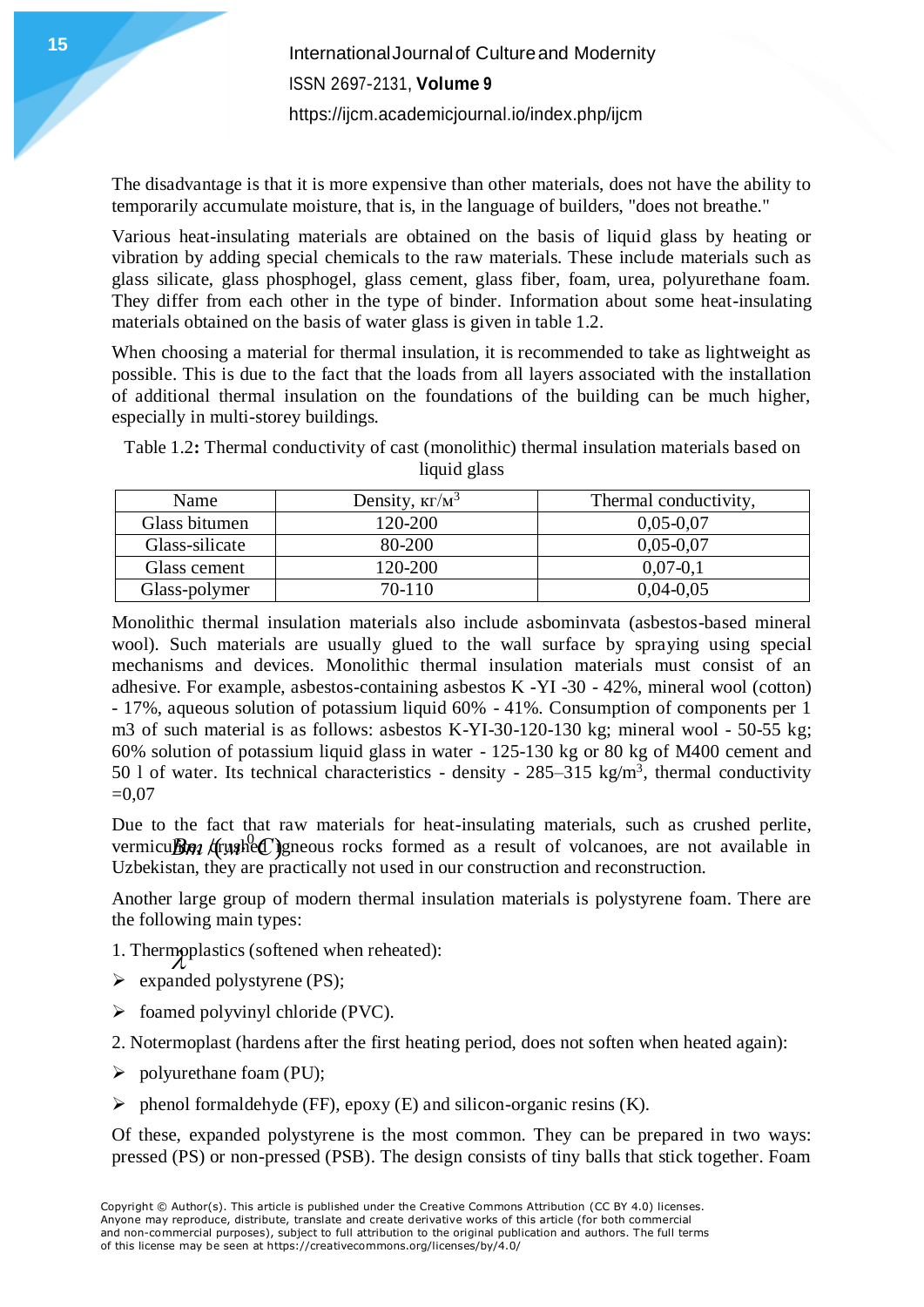plastics have sufficient strength, high thermal insulation properties, low moisture absorption, relatively inexpensive, easy to use, the lower temperature limit has not been established. The disadvantage is that moisture can get into them and the structure can be damaged when freezing at low temperatures or under the influence of sunlight, is a combustible material, "does not breathe", i.e. does not have the ability to temporarily accumulate moisture.

Polyurethane foam is produced by the reaction of liquid components consisting of isocyanate and polyol. As a result of the reaction, air-filled microcapsules are formed. Such materials can be laid on uneven surfaces with additional thermal insulation, which creates a continuous layer, no seams, saves installation time, they can be used in the temperature range from -250  $\degree$  C to +180  $\degree$  C, resistant to biological influences, microorganisms, corrosion, non-corrosive, high elasticity.

It should be noted that polyurethane foam is flammable, combustion products are toxic, it is necessary to take measures to protect such a layer in the structure from the effects of fire.

Another insulating material belonging to this group is extruded polystyrene foam, which is processed using an extruder. This material has a solid, one-piece microstructure with a closed cell filled with air or gas. Cells are impermeable, gas or air does not pass from one cell to another. Polyurethane foam is the most durable, least waterproof, resistant to solar radiation and atmospheric precipitation, low heat transfer, does not react with many chemicals, nontoxic.

**3. The final part.** Improving the energy efficiency of buildings has become a requirement of the times. Improving the energy efficiency not only in newly designed and under construction buildings, but also in buildings built in previous years on the basis of the requirements of that period is an integral part of this topical issue.

The analysis conducted in the framework of this article shows that most of the materials that are considered effective as additional thermal insulation applied to the external barrier structures of buildings are products manufactured in special factories. There have been many positive comments about how they work in the construction.

In order to increase energy efficiency, the pros and cons of installing additional thermal insulation of the outer walls of buildings from the room and outside were analyzed. It is thought that the thermal insulation installed from the inside has a negative effect on the temperature and humidity regime of the external barrier structure. However, depending on the climate, the working environment in the building or room, the operational characteristics of the structures, including the humidity regime, there is almost no information about the degree of these effects.

**4. Conclusion.** This article discusses one of the most important issues today - the construction of underground structures of the building, their protection from freezing, waterproofing and insulation. Improving the thermal protection of residential and public buildings in order to save fuel and energy resources and reduce operating costs for heating is an urgent problem of construction. The solution to this problem can be achieved primarily through the use of structures covered with a layer of thermal insulation with high resistance to heat transfer of walls, basement walls and attic coverings.

The physical and mechanical properties of sedimentary soils, as shown above, change dramatically when wet, i.e. in the process: the strength characteristics of the soil (the angle of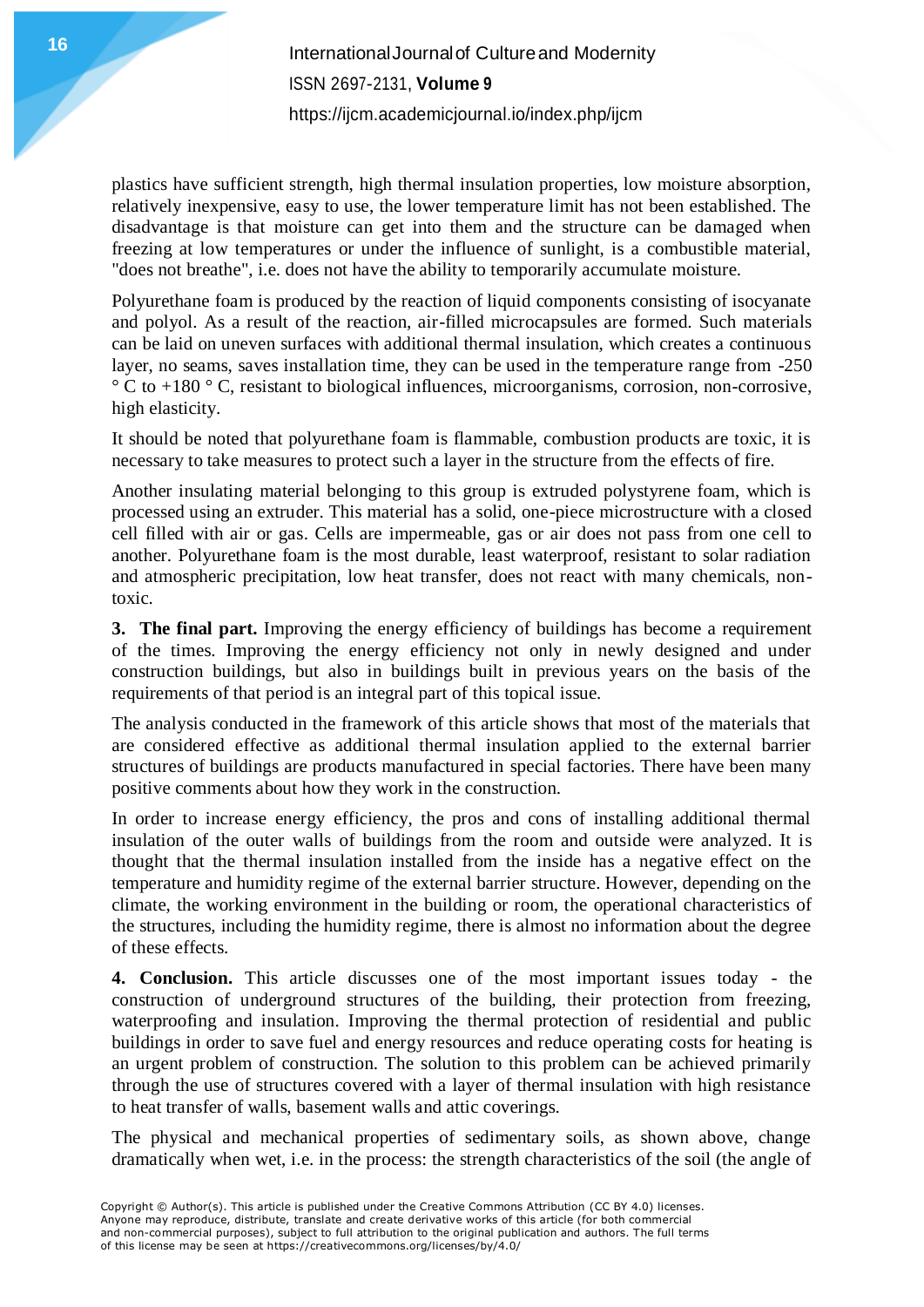internal friction by 1.5-2 times and the viscosity s by 10 times) are significantly reduced by several times. , which leads to a sharp decrease in the bearing capacity of soils.

The results of monitoring the deformation of low-rise residential buildings in subsoil, compared with the results of calculating the deformation of these soils, with existing methods of calculating the deformation of the foundations of low-rise residential buildings, do not allow to determine the final value of foundation deformation with sufficient accuracy. the change in its deformation characteristics as it changes over time was not taken into account.

In order to increase energy efficiency, insufficient consideration of the requirements for the humidity regime of underground structures with additional thermal insulation of buildings and failure to analyze or misinterpret the operating conditions of such structures, failure to quantitatively and qualitatively assess operational requirements, often construction and causes problems that arise in the practice of operating facilities.

In increasing the energy efficiency of the outer walls of buildings, ie in the choice of material for thermal insulation, attention should also be paid to their performance under the influence of loads, heat retention properties and humidity regime.

When additional thermal insulation is installed inside and outside the concrete exterior wall structures of existing residential buildings, the temperature and humidity regime in the wall will change and depending on the methods used, it is important to determine the extent to which these changes occur in Uzbekistan.

Dividing the amount of energy used to heat a building into components, we see that about 1/3 of this energy is due to heat loss from external barrier structures. Conducting such an analysis for 2-storey buildings shows that, excluding the costs of hot water supply and heating of the exchanged air, the heat loss due to the underground part of the building is 10%.

#### **References**

- 1. ҚМҚ-2.01.01-94. Лойиҳалаш учун иқлимий ва физикавий-геологик маълумотлар. Ўзбекистон Республикаси Давлат Архитектура ва Қурилиш Қўмитаси. Тошкент. 1994 й.
- 2. ҚМҚ 2.01.04-97\*. Қурилиш иссиқлик техникаси. Ўзбекистон Республикаси Давлат Архитектура ва Қурилиш Қўмитаси. Тошкент. 2011 й.
- 3. СП 23-101-2004. Проектирование тепловой защиты зданий. Москва. 2004.
- 4. В.Файст. Основные положения по проектированию пассивных домов. Издательство Ассоциации строительных вузов. 2008.
- 5. Тулаков Э.С., Бўронов Ҳ., Матёқубов Б.П., Абдуллаева С. А.. Кам қаватли тураржой бинолари ертўла деворларининг иссиқлик изоляция қатлами қалинлигини ҳисоблаш. //Me'morchilik va qurilish muammolari Проблемы архитектуры и строительства.Samarqand 2020. №2. -С.41-45.
- 6. Тулаков Э.С., Иноятов Д., Қурбонов А.С., Матёқубов Б.П.. Бинолар-нинг ертўла деворларини иссиқлик изоляциялаш ва унинг қалинлигини ҳисоблаш. //Me'morchilik va qurilish muammolari Проблемы архитектуры и строительства.Samarqand 2020. №4.(2-қисм) -С.29-32.
- 7. Тулаков Э.С., Матёқубов Б.П.. Thermal Insulation Of The Foundation Walls Of Buildings And Calculation Of ItsThickness. THE AMERICAN JOURNAL OF